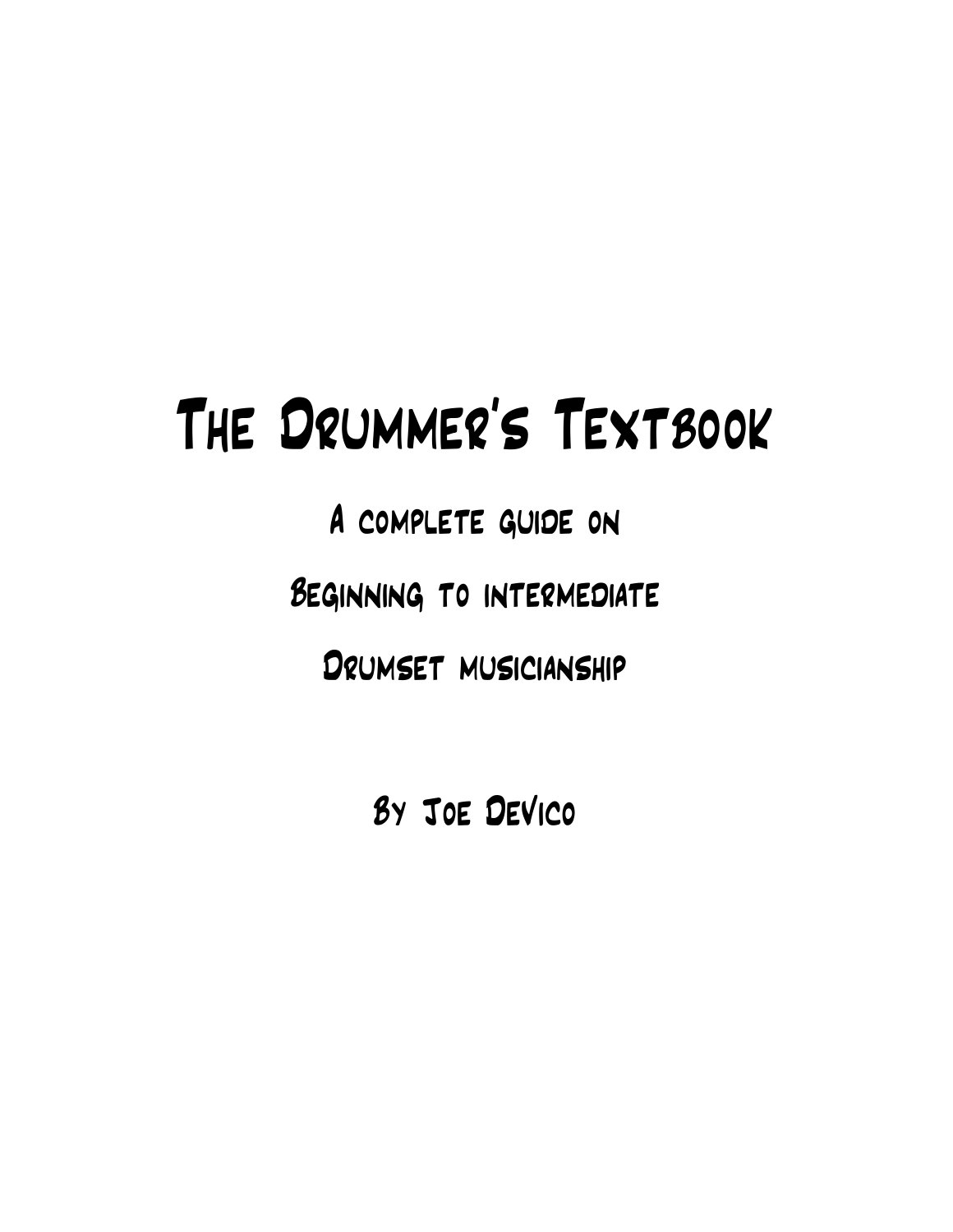### Foreword

This book is a compilation of the most important things I've learned as a teacher over the last 20 years. Although there are great exercises and grooves to be found, the real treasure for the developing student is in the passages of text between the actual music. I have to admit that as a student I rarely read the text accompanying a book as I was too excited about jumping head first into the exercises and "learning" all that I could. Now that I'm older and wiser, and teaching from the same books I learned from, I realize that there was often much more important lessons in the authors words than could be had by just playing through the exercises. It is why this foreword is even here and why the next page exists.

It should also be noted that this book is not meant to be a comprehensive study in styles or different types of music but instead a foundational book to get you playing rhythms and coordination patterns prevalent in all musical styles. It will also teach you not only how to read but also how to understand what you are reading. Because different arrangers use different types of notation for drum music, there are no hard and fast rules to reading drum charts, however as a musician one can learn to interpret what they see on the page and make good musical decisions 99% of the time by following a few simple rules.

Always remember that no matter what style of music you want to play, the basics are all the same and that it should always be fun. Even the most boring practice routine is enjoyable when you are accomplishing something.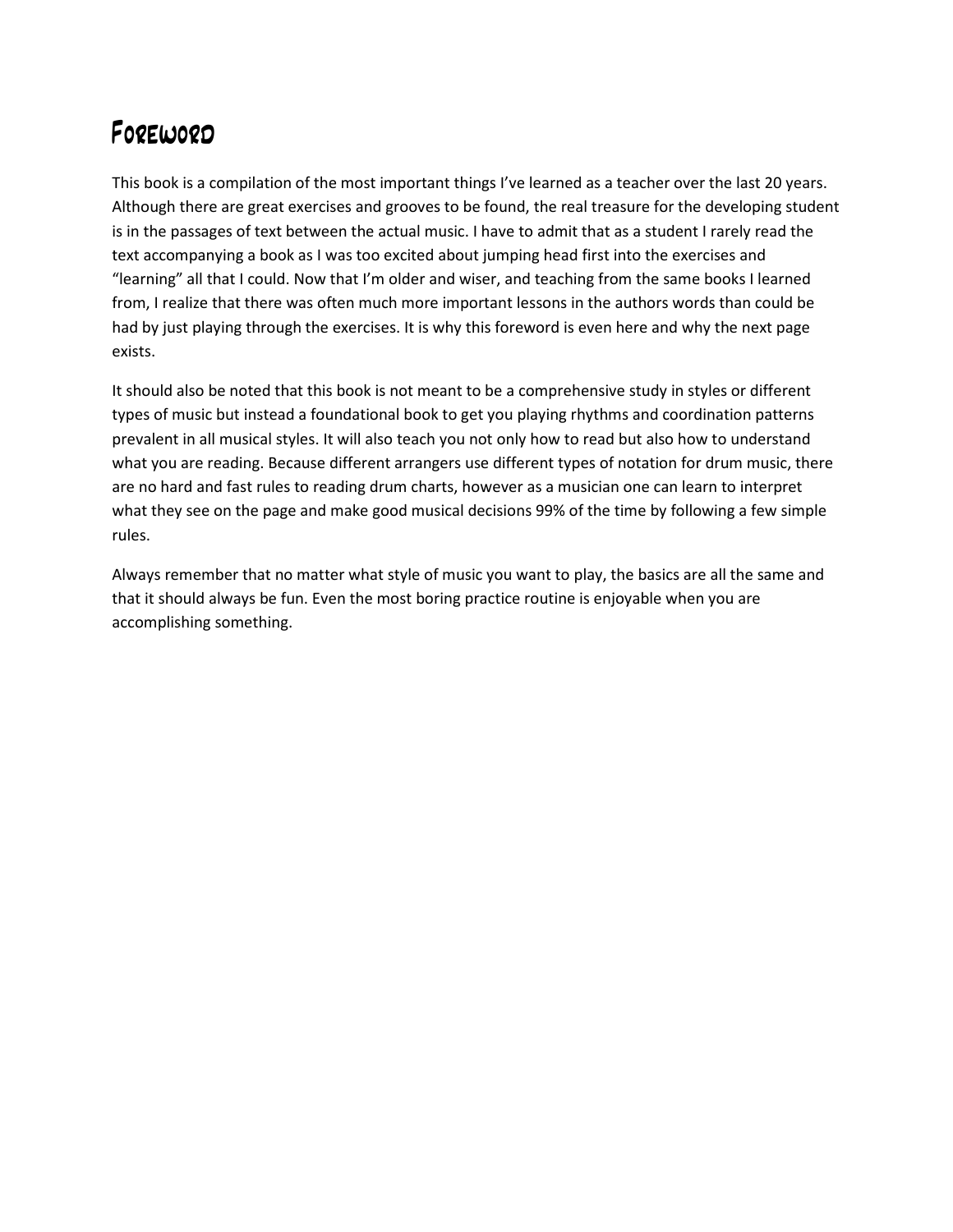# If you are not going to READ EVERYTHING in this book…

# Return it now for a refund as you won't really learn the most important lessons it has to offer!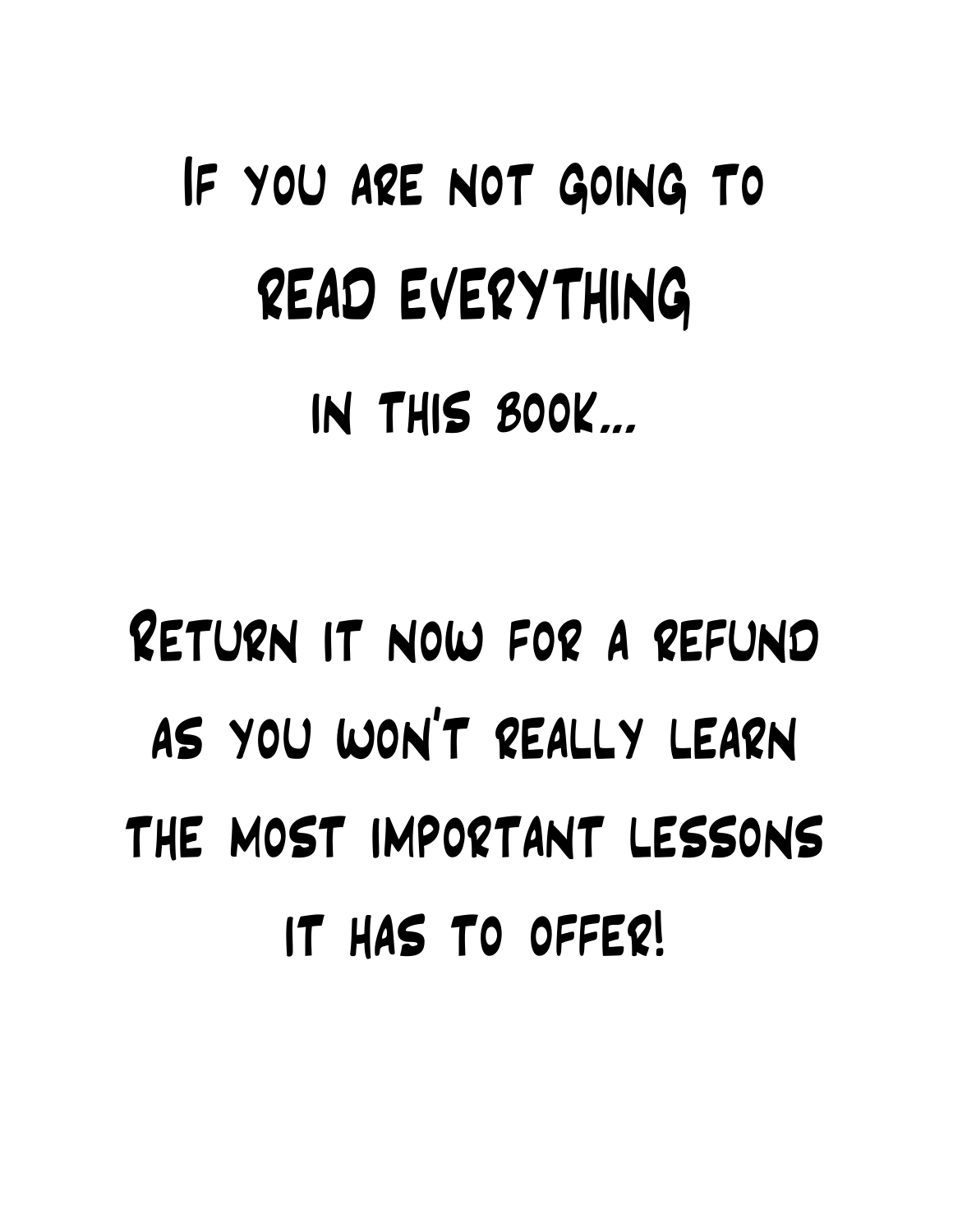## The 3 Rules of Practice

The 3 Rules of Practice are the foundation to learning any pattern or rhythm on the drums. If you follow these rules each time you set out to tackle a new idea, I guarantee YOU WILL SUCCEED! Bear in mind that there is no shortcut, and although you may not always need to take the steps in order, you will have the best chance of learning properly by doing so.

Here are the 3 rules:

#### I. COUNT IT OUT

Seems simple and obvious, however most students don't. This means that you need to write the counting above or below the exercise if you can't recite it right away, and that you need to say the counting *out loud* while you're playing. Do not, for one second, think that "counting in your head" is that same as "counting out loud."

#### II. SLOW IT DOWN

If you can't play the passage at the tempo you are trying, you should slow it down. This also seems like an obvious suggestion, but is often overlooked by even advanced students. Remember that you are teaching your muscles to repeat a specific pattern and that it doesn't matter how fast or slow you teach them. Once you've mastered the coordination of the pattern itself, you will be able to speed it up with very little effort. Think about any basic fine motor skill, such as text messaging or playing video games. When you start out it takes time for your muscles to learn the basic patterns, but once you've done it for a while your speed increases even though you never specifically worked on doing those things quickly.

#### III. BREAK IT UP

This step is the key. If you have trouble with playing all the parts at once…then don't! Drum parts can be broken up in two dimensions, either horizontally or vertically. I like to have students try the horizontal approach first. Visualize the example as single parts or lines and start with the easiest one first. Note that the easiest part is usually the one that has the most consistent rhythm and not necessarily the least notes. Rests are usually harder to "count" than rhythms that you are actually playing. Then begin by adding one of the other parts to the first one. Continue by trying other parts with the first and then building the complete passage one part at a time. In the vertical dimension, you would try to play all the notes that hit on the first beat, and then all the notes that hit on the following beat. Continue as in the horizontal fashion building the complete passage one beat or section at a time. Both of these "break downs" allow you to focus on the specific areas of coordination that are challenging you and working them until they are comfortable. In the example below you can see a basic groove that has been "broken down" in various configurations.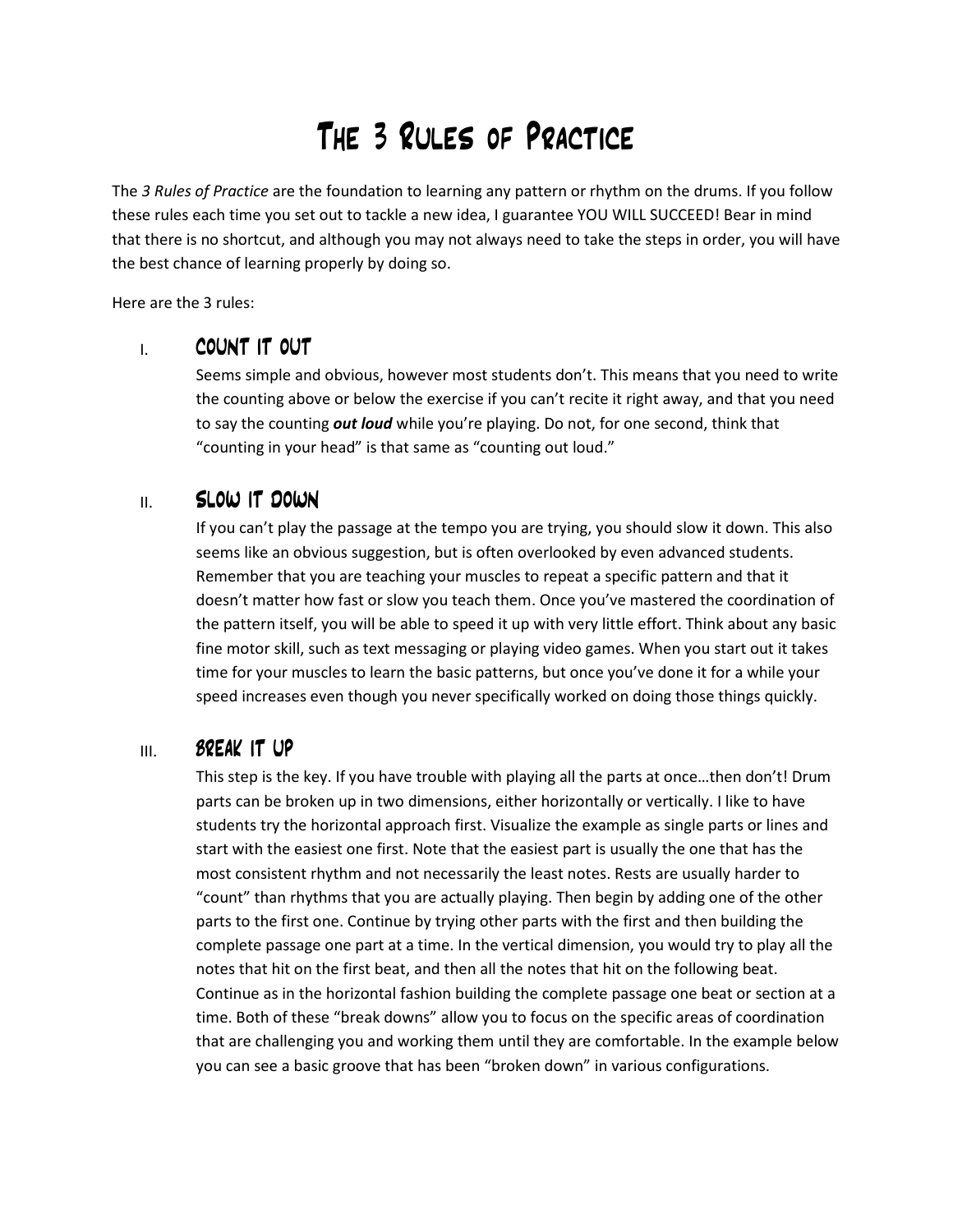### Concepts in Drumming:

#### The Stick:

The basic drumstick has four "parts," the tip, the shoulder, the shaft and the butt. For beginning students, it's usually easier to start with a stick of average to slightly heavier than average weight such as a 5A or 5B before moving to something smaller for lighter playing or heavier for marching situations.

The length, taper of shoulder, type of wood, type and shape of the tip all contribute to the sound of the stick. Stick differences are dramatically more apparent on cymbals than they are on the drums themselves. The shape any type of tip (wood vs. nylon) bears the most impact on the sound.

When you first start out, you'll most likely not notice slight differences between sticks in a pair, even if one happens to be slightly curved. Once you've played for many years however, these differences become obvious. I can tell if a stick has a knot in it or is warped from the first few strokes. Most companies do a very good job of matching sticks and boxing them in pairs. If, however, you want a really good pair of sticks, do the following before purchasing.

- 1. Take the sticks out of the box and roll them on a flat surface to see if they are warped
- 2. Hold one stick lightly, close to your ear, between your index finger and thumb and strike it with the other stick. They should be very close in pitch to each other. If not then one is denser than the other and will feel heavier in your hand. If the stick doesn't have a pure tone, or sounds somewhat wobbly in pitch, it most likely has a hidden knot somewhere.

Remember that most sticks are made from "new wood" which hasn't really had the proper drying time and will change over time. I've bought many pairs of sticks that warped a month or so after purchase. Especially when exposed to sudden changes in temperature.

#### The grip:

When talking about the grip, there is often much discourse between different teachers and students alike. I want to immediately get rid of two phrases. "This is the right way," and "this is the wrong way." There are more acceptable methods and less acceptable methods, and I don't say that to be politically correct. Some of the most talented drummers utilize grips that are certainly outside of the generally accepted methods.

I like to consider the physics involved in playing the drum. Before we even strike the drum and talk about "the proper technique" for doing so, let's consider this. The goal is to create a pivot point or fulcrum (like a see-saw) for the stick to move up and down in as fluid a motion as possible. Most drummers imagine the pivot point as a line created between the pad of the thumb and the pad between the second and third knuckles of the index finger (fig. 1). Other drummers consider it to be the center of a triangle created by the index finger, middle finger and thumb (fig. 2). I know of one very famous drummer who actually explained that you needed to hold the stick with you back fingers (middle, ring,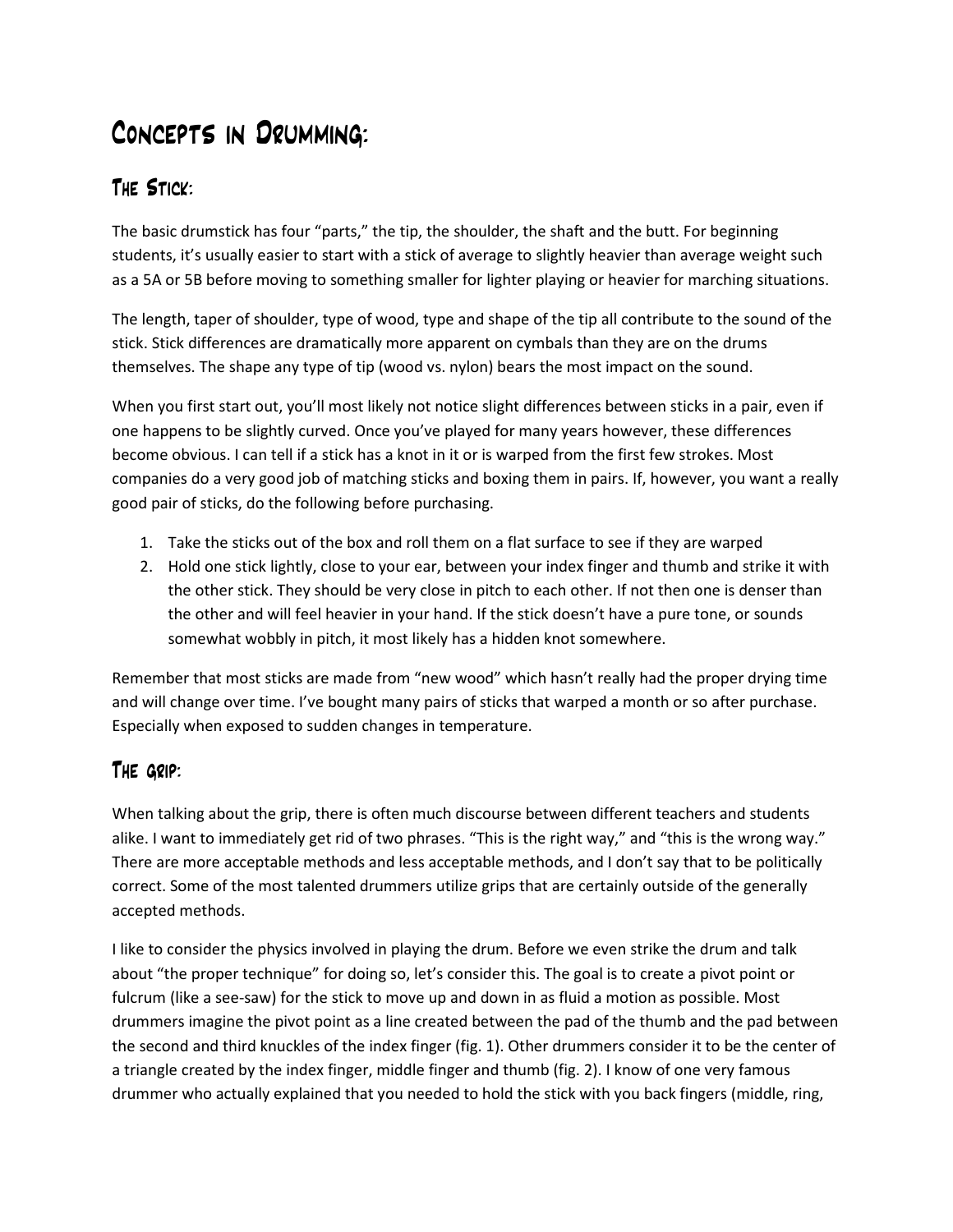pinky) while keeping your front fingers loose (fig. 3). That drummer is considered to be one of Modern Drummers top 25 drummers of all time as voted by the readers. I can't say that I disagree with that assessment. Carmine Appice even holds the sticks between his index and middle fingers (fig. 4)…definitely not standard!

The three common grips (or hand positions) are as follows:

- 1. FRENCH GRIP in this grip the stick is held between the thumb and index finger and the palms face each other. The sticks come in to the drum nearly parallel to each other. Mostly used for playing timpani (kettle drums) it allows for controlled soft strokes and even single stroke rolls using fingers and some wrists.
- 2. GERMAN GRIP the sticks are held as in the FRENCH GRIP however the palms of the hand face the floor and the sticks come into the drum creating roughly a 90 degree angle (fig. 2) Used by some classical drummers for snare parts, it allows the greatest range of wrist motion while still allowing good arm and finger control.
- 3. AMERICAN GRIP this grip bridges the gap between the two grips above by turning the wrists out slightly. The sticks come into the drum at about 60 degrees and it utilizes arm, wrist and finger movements.

So which grip is correct? The answer is none – or all, depending on your perspective. Whatever allows you to execute fluid, controlled strokes is the proper grip for you. The only rule is that you create a pivot point for the stick to move. Beyond that, each grip has its own advantages and disadvantages, (some more than others) but in the end, they all do the same thing. I prefer and teach either the first or second grip from above.

It's very important to keep the idea of ergonomics in your head while working out your grip. As you swing your arm away from your body, your wrist will want to turn up into a more French style grip. This is natural and should be allowed. Never fight you body's natural mechanics, you'll only ending up limiting your potential and probably injuring yourself in the long run.

#### The Stroke

I like to relate the basic stroke to sports…basketball and baseball in particular. The idea is to get the stick to do most of the work for you. As in dribbling a basketball, you want to "throw" the stick at the head and let physics take over on the rebound. Just as you don't need to lift the ball back from the ground, if done properly, you don't need to lift the stick off the head. In order to make the "proper stoke" you need two things; a good pivot point (fulcrum) and good stick balance. If the fulcrum is too close to the tip of the stick, then the rebound will be too small as there is not enough front weight to give the stick any speed during the descent. If the fulcrum is too near the butt of the stick, there isn't enough counter weight to bring the stick back up from the head and the rebound again will be too small. Imagine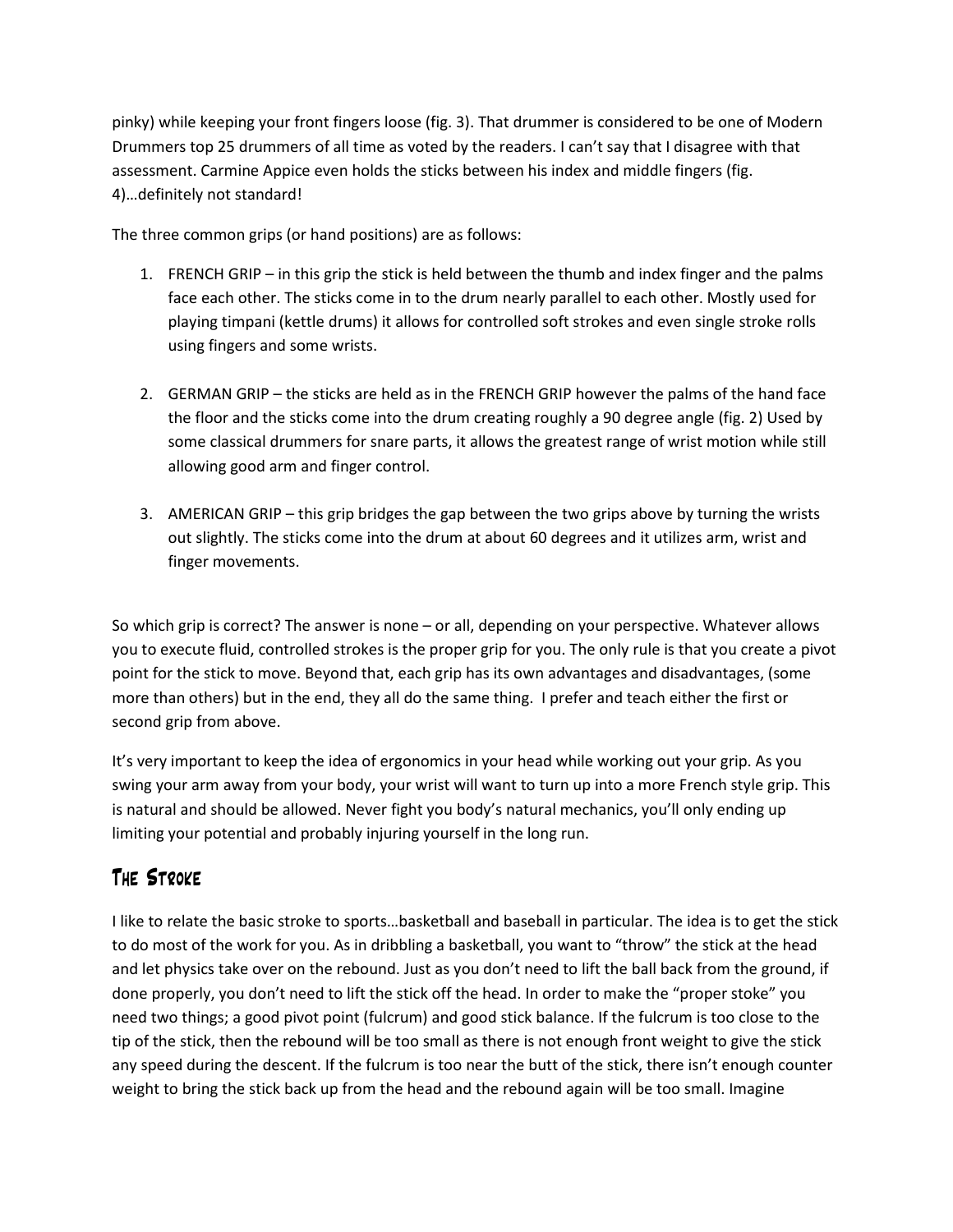dribbling a flat basketball and you'll immediately get the idea that poor rebound makes playing much more difficult. Finding the balance point is rather easy as with most sticks it's roughly one third of the distance from the butt of the stick.

Once you have the stick held at the "balance point" the stroke is quite simple. Imagine that you are throwing baseballs towards the ground. You'll use a little arm and a bit of wrist in the stroke all the while keeping a firm but relaxed grip at the balance point. Do not tighten your other fingers around the back of the stick as it will prevent a proper rebound.

#### THE 3 BASIC STROKES:

Although it can be argue that there are many different ways to strike the drum, there are really only three basic strokes that I like to teach.

**SINGLE STROKE** – this stroke is created by first bring the arm and wrist up and cocking the stick into a ready position, then bringing the arm and wrist down together allowing the stick to strike the drumhead and rebound back up to the ready position. Keep your wrist from dropping to low to avoid hitting the rim of the drum unless you intend to play a "rimshot."

DOUBLE STROKE – this stroke is started the same as the single stroke, however once the stick rebounds to the read position, you will close your back fingers around the stick to create a second stroke. There are a number of techniques to help develop the proper feel for this stroke outlined below.

If you are playing the double stroke properly, you will be able to continue the second stroke (finger stroke) indefinitely. Try practicing by holding the stick "backwards" (fig.1) and getting a continuous set of strokes by tapping the stick with your fingers. Do not use your arm or wrist other than for the first stroke to put the stick in motion. Remember that this stroke is not a pure bounce, but instead a "strokepull" technique. Once you have a feel for the technique, you can turn your hand around to the normal position and make the same motion, only this time tapping the back of the stick, instead of the front.

**TRIPLE STROKE (BUZZ)** – this stroke is different than the other strokes. It is also started in the same fashion as the single stroke, but is created by applying pressure the pivot point while holding the tip of the stick against the drumhead. Often used to create rolls, I like to think of it as an inverted stroke where you keep the stick on the drumhead for as long as possible before lifting again for another stroke. For all other strokes, the stick is kept off the head except for the brief moment where it comes in contact for the actual strike. Employing this method for buzzes will prevent you from having any gaps in the sound.

A good way to practice this would be to place the tips of the sticks on the head and then one at time lift them and return them to the head as quickly as possible as if the head is the ready position and the air above the head is the drum surface.

Another good practice tip is to "think" in groups of three while playing the buzzes. This will help keep the pulsing sound that occurs from one hand playing louder than the other. Try to slightly accent the fist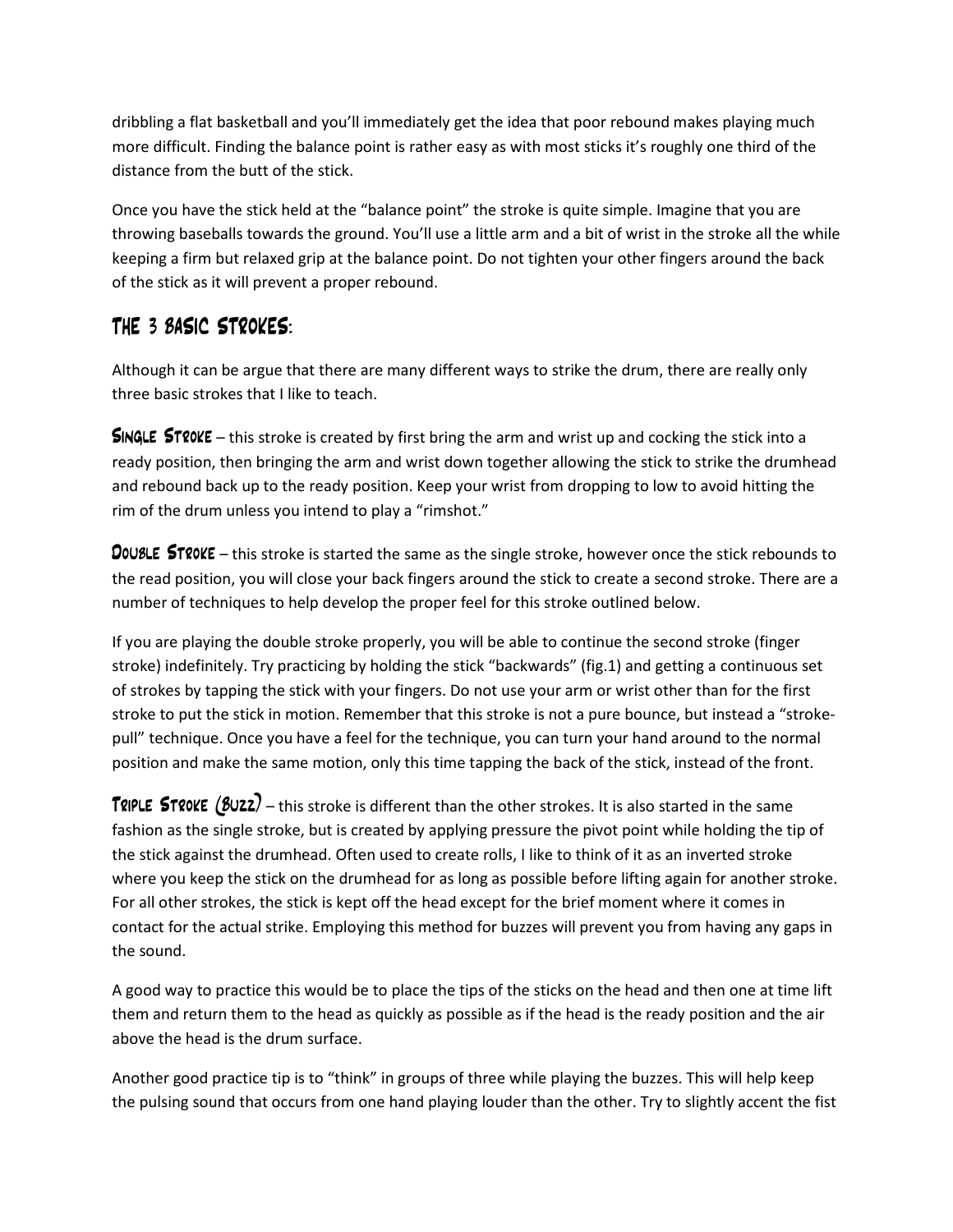note of each group of three to keep an even sound during the buzzes. Once you've gained sufficient control you can remove the accents altogether.

#### Ergonomics:

The term "ergonomics" is derived from two Greek words: "ergon", meaning work and "nomoi", meaning natural laws. Ergonomists study human capabilities in relationship to work demands. Applying good ergonomics to drums is both beneficial to your playing and your ultimate long term health. Playing drums is physical exercise and like any sport, forcing your body to do things that are "unnatural" or uncomfortable is simply wasting time. You can shingle a roof with a hammer, but it's much faster and easier with a nail gun. It's important to remember that there is no "right" way to play or setup your drums, but that there are preferred methods. Most drummers with odd posture or setups play that way because they had "trained" themselves from early on in that setup and have overcome whatever obstacles those setups might create. For them it feels unnatural to play any other way and they have been very successful in their own right. This does not diminish the basic fact however that they could have just have easily learned a more ergonomic approach and perhaps saved a lot of practice time that was devoted to overcoming the challenges that there setup created.

#### POSTURE...

Ergonomists have attempted to define postures which minimize unnecessary static work and reduce the forces acting on the body. All of us could significantly reduce our risk of injury and improve our playing if we could adhere to the following ergonomic principles:

- 1. All activities should permit the player to adopt several different, but equally healthy and safe postures
- 2. When muscular force has to be exerted, it should be done by the largest appropriate muscle groups available.
- 3. Playing should be performed with the joints at about mid-point of their range of movement. This applies particularly to the head, spine, and upper limbs.

Although this makes sense for basic strokes and upper body movement, it is even more apparent when applied to the feet and basic drum setup. It is a common misconception that you should setup your drums and then position yourself behind the kit to play. I prefer to teach my students to first setup their throne in an open space and then simply sit down placing his or her feet in a comfortable position. Then place the snare drum between his or her legs and put the bass drum and hi-hat pedals where the feet are resting. This creates the foundation for the rest of the kit setup. The positioning of one's feet will largely be determined by how you play. For example if you play "heels down" on the pedals, you'll need to sit further from them than a player who prefers the "heels up" or "ball of foot" method. Why? Because of the range of motion in your ankle. Try this exercise:

Sit with the angle of your knee at about 60 degrees and move you toes up and down off the floor. Then bring your foot closer to you, closing the angle of your knee to less than 45 degrees and try again to raise and lower your toes. By closing the angle of your knee you are in reality already flexing your ankle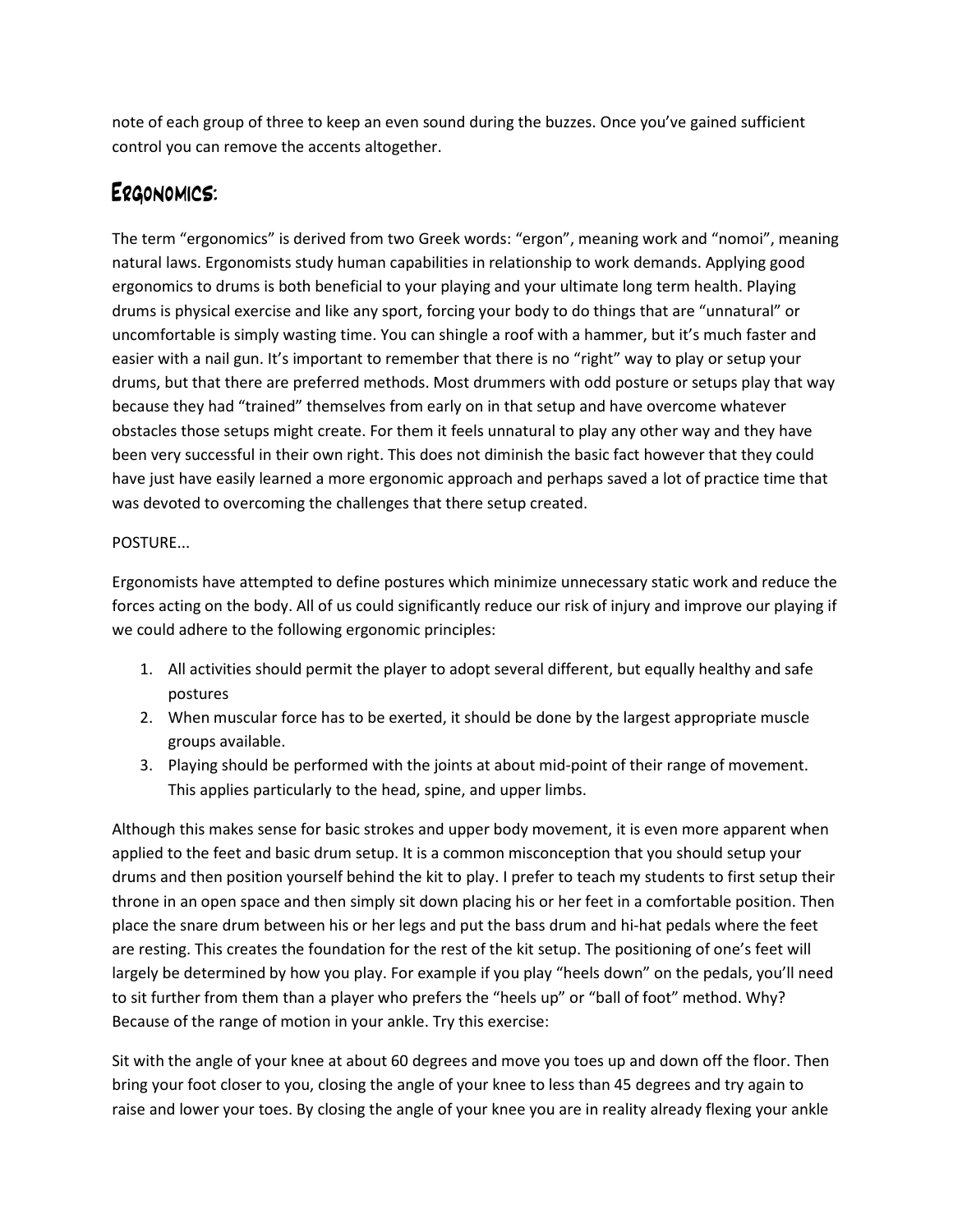which only has a limited range of movement making it much more stressful to raise your toes from the floor. If you move your foot too far back, you'll be unable to lift your toes at all.

You'll also notice that in a relaxed position, it's very likely that your feet will point at an angle away from your body and not parallel to each other. Therefore, your bass drum should no be perpendicular to your shoulders, but at a slightly angled to the right. If your drums are setup so that the bass drum is perpendicular to the stage, then you need to sit with your body slightly angled to the left in order to remain in that relaxed position. Not common thinking I know, but ergonomically correct and much more comfortable to play. Everyone's body and joints are different so there is room to adjust your particular setup to your body, but always keep in mind the basic idea of comfort and maximizing your potential energy.

Now that your drums are setup correctly, I want to talk about one more issue. It's what I call "chicken wings" when I see it among students. Try holding your sticks with your upper arms extended like chicken wings…and then drop your upper arms down. Which position is more relaxed? Which do you think you could sustain for a longer period of time? This is another excellent example of how important posture and ergonomics are with respect to our playing. By keeping your upper arms in a relaxed position you are able to play for longer periods of time, with less exerted energy and stress on the body and also are able to create more fluid strokes which result in better tones and control from the drums. It's a win-win situation and one that is employed by every good drummer in some fashion or another.

#### Basic Notation:

Excluding pitch values, notes and rests in music are very simply units of time and notation is the way these units are written on a page so that a musician can play back the intended performance. Notation is in my opinion the most widely under taught music concept. Most students who come to me even after years of lessons elsewhere don't understand exactly why notation is setup the way it is.

Before we introduce traditional notation I want you to think about something that everyone understands…PIZZA.



Here we have a traditional PIZZA before it's been cut. We would say that it's a whole pizza or pie.

If we were to cut it into two equal pieces we would have two halves as shown here.

If we were to cut each half into two equal pieces, we would get four quarters…and so on.